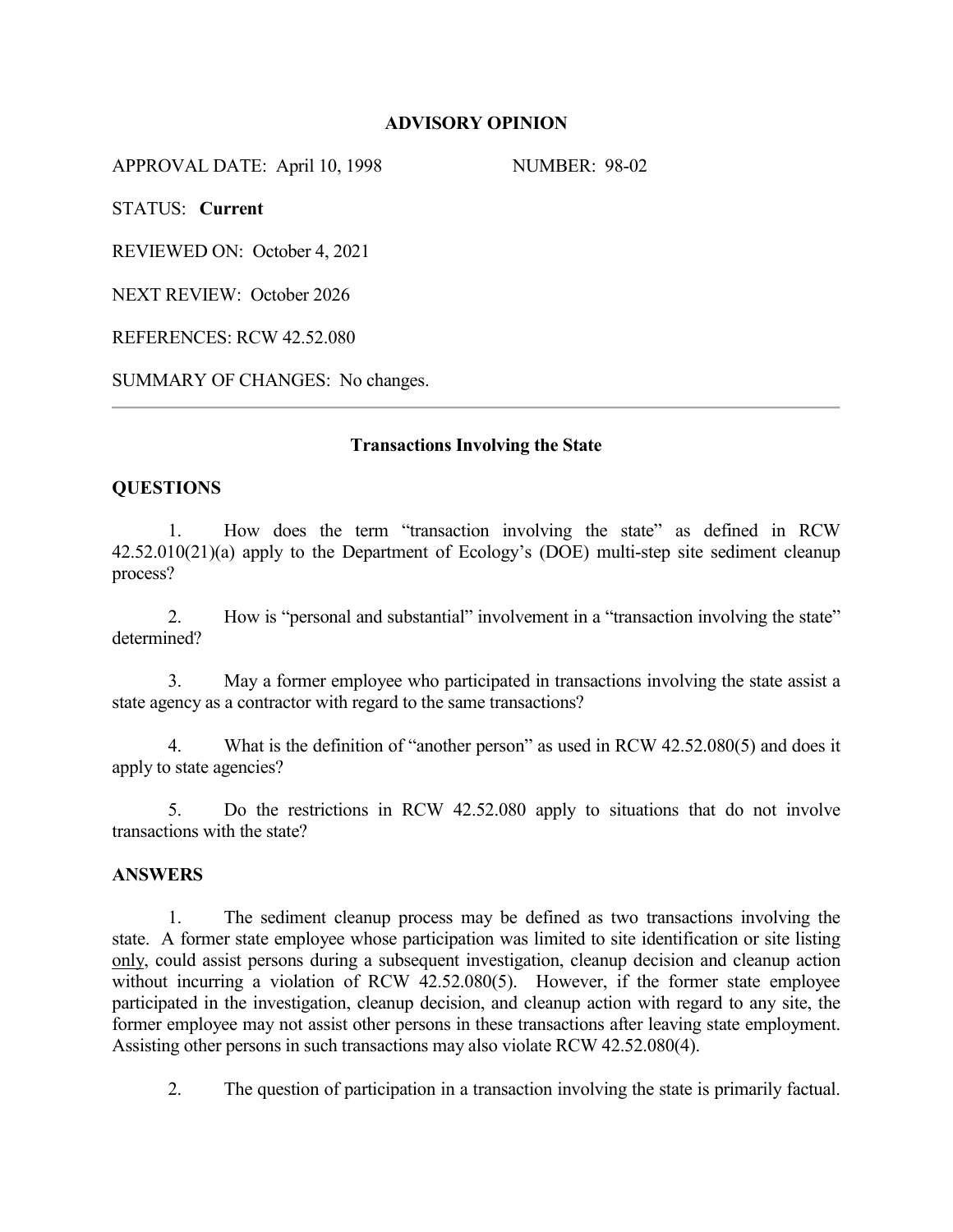Under RCW 42.52.010(13) participation must be both personal and substantial. Personal and substantial participation is not limited to whether the state officer or state employee, or former state officer or state employee, is or was, the final decision maker with regard to a state action. Participation includes a broad spectrum of intermediary actions that may influence a final decision, including making recommendations, rendering advice, and conducting investigations.

3. Providing general or informational technical assistance that explains rules or procedures is not considered personal and substantial participation in a transaction involving the state. However, technical assistance that advises, recommends or directs a person to take a certain action would constitute personal and substantial involvement.

4. The former employee may contract with DOE to provide assistance on sites that are pending completion, so long as the contract was not expressly authorized or funded by a legislative or executive action in which the former employee participated.

5. A state agency is not "another person" under RCW 42.52.080(5), and a former employee is not prohibited from assisting state agencies as an independent consultant.

6. The prohibitions under RCW 42.52.080 apply generally to transactions involving the state, and do not prohibit a former employee from assisting other governmental agencies when such assistance would not involve transactions in which the employee formerly participated as a state employee, or when such transactions were not the subject of state action.

# **ANALYSIS**

A sediment cleanup specialist in DOE intends to leave state employment and become an environmental consultant. The employee's current duties include oversight for investigations and cleanups at contaminated aquatic/sediment sites; assisting site managers with sediment-related questions at cleanup sites; developing technical and policy guidance; conducting training; and, serving as a technical resource to agency staff, other governmental agencies, consultants and the public. Upon leaving employment, the employee will pursue consulting activities related to sediment cleanup for public and private sector clients.

The questions posed to the Board essentially involve an interpretation of RCW 42.52.080(5) which provides:

No state officer or state employee may at any time subsequent to his or her state employment assist another person, whether or not for compensation, in any transaction involving the state in which the former state officer or state employee at any time participated during state employment. This subsection shall not be construed to prohibit any employee or officer of a state employee organization from rendering assistance to state officers or state employees in the course of employee organization business.

**1. How does the term "transaction involving the state" as defined in RCW 42.52.010(21)(a) apply to the Department of Ecology's (DOE) multi-step site sediment cleanup process?**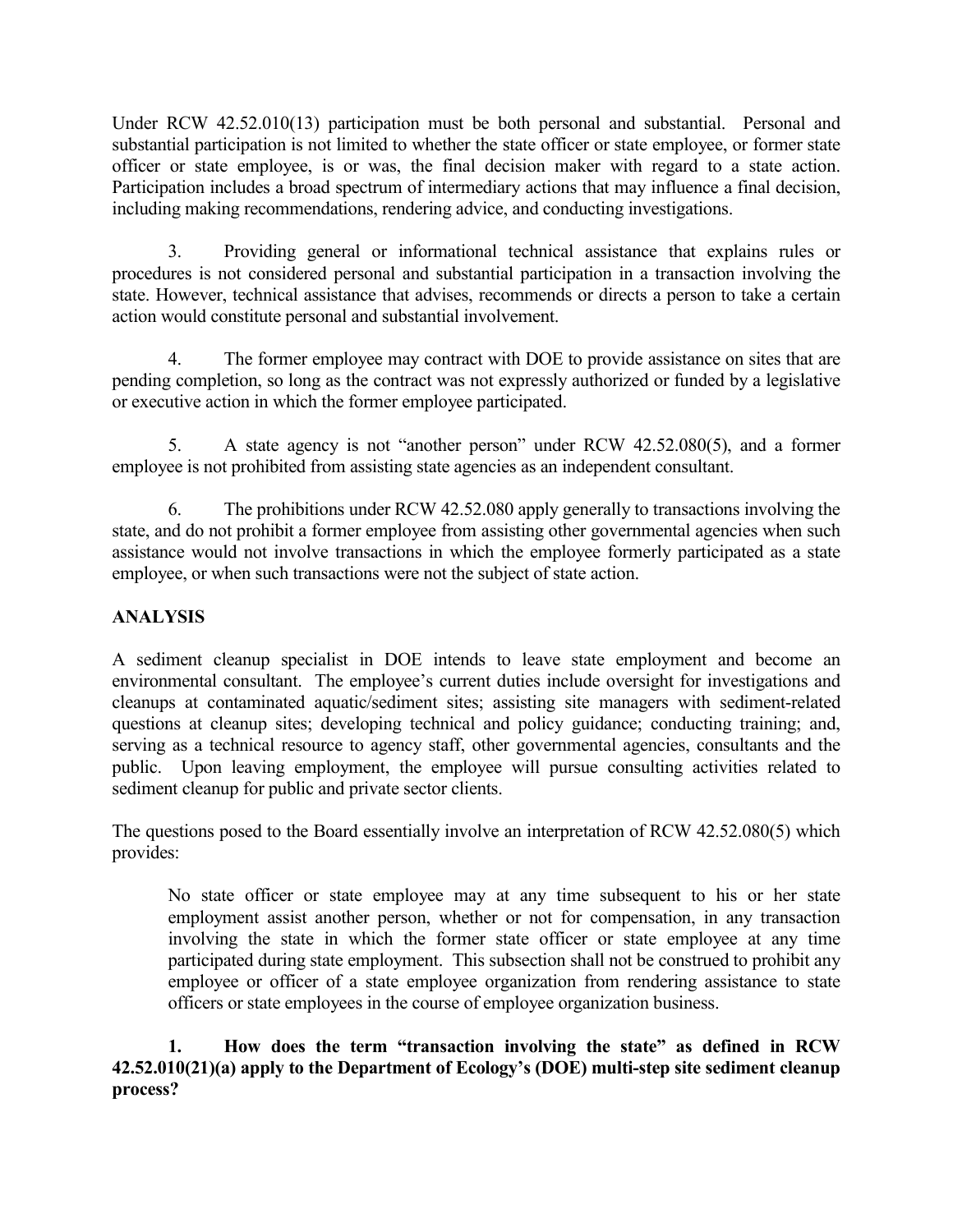The sediment cleanup process is covered under the Model Toxics Control Act, Chapter 173-340 WAC, and Sediment Management Standards, Chapter 173-204 WAC. Pursuant to these chapters, the sediment cleanup process consists of four identifiable steps–site identification and ranking, investigation, the cleanup decision, and the cleanup action. Key actions during each of the steps are briefly summarized as follows:

During *site identification*, DOE conducts a contaminated site hazard assessment, confirms the presence of hazardous substances, and ranks the site. If a site is designated high priority, a site manager is assigned. The cleanup specialist recommends site listing to the department's headquarters staff; who then implements the recommendation.

During the *investigation* phase, the cleanup specialist requires a potentially liable party (PLP) to prepare an extensive cleanup study plan and report. This action may be accomplished by issuing an agreed order or enforcement order, or by negotiating a consent decree. The cleanup specialist reviews and approves the plan and the report. Using information gathered during the investigation, a cleanup action is developed. This is the *cleanup decision phase*.

The cleanup action plan identifies preferred cleanup methods and specifies cleanup standards and other requirements at the site. The cleanup specialist negotiates with the PLP(s) to establish the remedial action level. The cleanup specialist, or the site manager with assistance from the cleanup specialist, authors the cleanup action plan which is used as the basis for subsequent permits or consent decrees and agreed orders.

These decisions may have a significant financial implication for the PLP(s). The last step of this process is site cleanup or *the cleanup action*. Actual cleanup begins when the cleanup action plan is implemented.

Under RCW  $42.52.010(21)(a)$ , a "transaction involving the state" is defined as:

A proceeding, application, submission, request for ruling or other determination, contract claim, case, or other similar matter that the state officer, state employee, or former state officer or state employee in question believes, or has reason to believe:

- (i) Is, or will be, the subject of state action; or
- (ii) Is one to which the state is or will be a party; or,
- (iii) Is one in which the state has a direct and substantial proprietary interest.

"State action" as defined in RCW 42.52.010(17) means any action on the part of a state agency, including, but not limited to:

- (a) A decision, determination, finding, ruling or order; and
- (b) A grant, payment, award, license, contract, transaction, sanction, or approval, or the denial thereof, or failure to act with respect to a decision, determination, finding, ruling or order.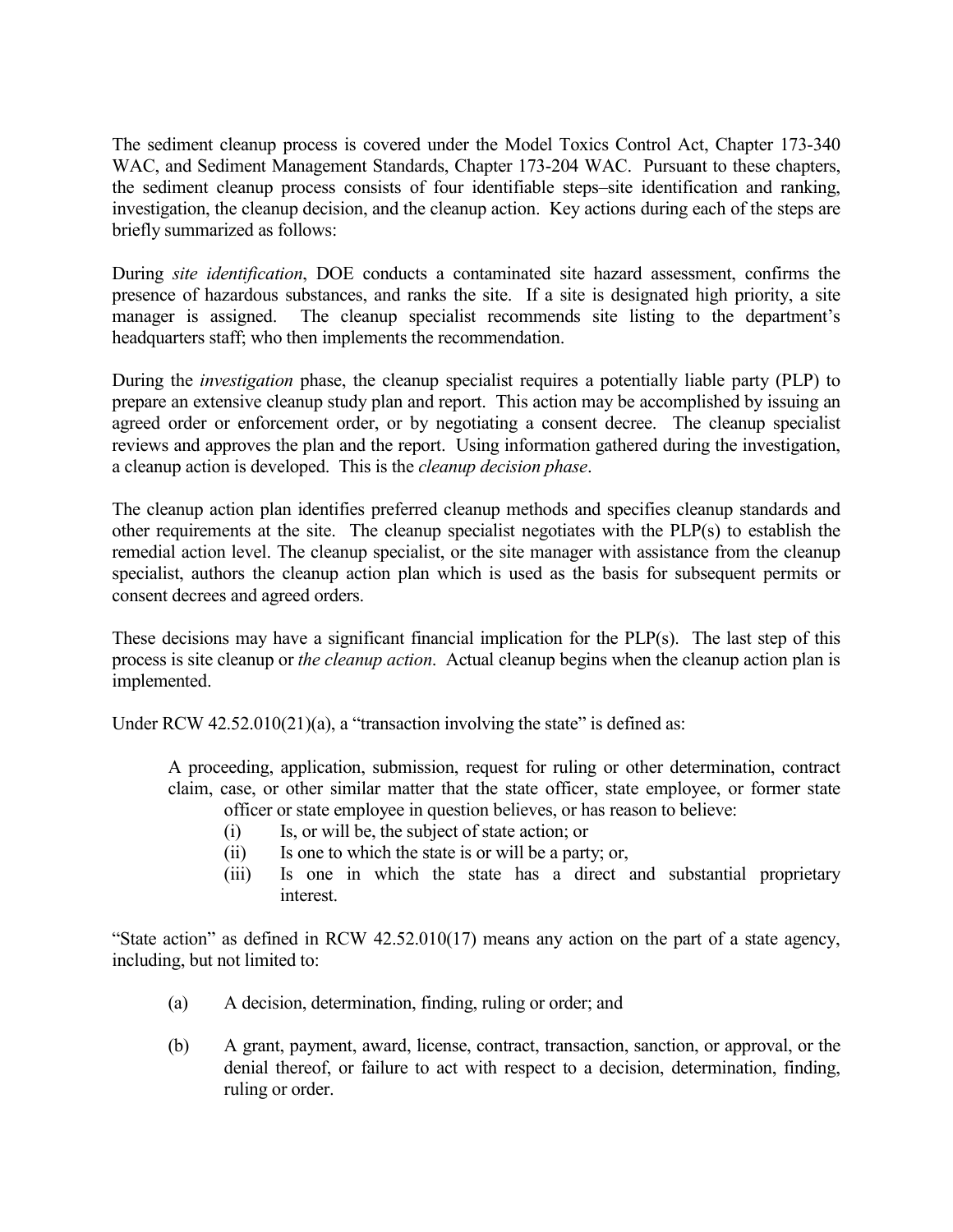Based on information provided by DOE, the Board concludes that the sediment cleanup process consists of two transactions involving the state. Because a site listing does not necessarily result in an investigation, cleanup decision, and cleanup action, the "site identification" or "site listing" step may be identified as one transaction. The second transaction includes the investigation, cleanup decision, and cleanup action phases, because the sediment cleanup specialist actively participates in regulatory decisions and actions during each of these steps, and state action in a subsequent step is dependent upon state actions in the previous step.

Under this analysis, a former state employee whose participation was limited to site identification or site listing only, could assist persons during a subsequent investigation, cleanup decision and cleanup action without incurring a violation of RCW 42.52.080(5). However, if the former state employee participated in the investigation, cleanup decision, and cleanup action with regard to any site, the former employee may not assist other persons in those transactions after leaving state employment. In addition to violating RCW 42.52.080(5), such assistance may, under certain circumstances, also violate RCW 42.52.080(4):

No former state officer or state employee may accept an offer of employment or receive compensation from an employer if circumstances would lead a reasonable person to believe the offer has been made, or compensation given, for the purpose of influencing the performance or nonperformance of duties by the officer or employee during the course of state employment.

For example, if a former employee secured permits for a PLP as a result of decisions made during the cleanup action plan, a reasonable person might conclude that the employee's judgment while authoring the plan may have been influenced by prospective work with the PLP.

# **2. How is "personal and substantial" involvement in a "transaction involving the state" determined?**

In Advisory Opinion 97-06, the Board held that the question of participation in a transaction involving the state is primarily factual. RCW 42.52.010(13) requires this participation to be personal and substantial. Personal and substantial participation is not limited to a determination whether the state officer or state employee, or former state officer or state employee, is or was, the final decision maker with regard to a state action. Participation includes a broad spectrum of intermediary actions that may influence a final decision, including making recommendations, rendering advice, and conducting investigations.

In this case, the cleanup specialist may be said to have participated personally and substantially in the sediment cleanup process by implementing the agency's regulatory rules; determining matters of enforcement or technical assistance, representing the agency before liable parties, and, by providing technical and regulatory advice to permit managers and site managers. These actions constitute "personal and substantial" involvement in state transactions.

Providing general or informational technical assistance that explains rules or procedures is not considered personal and substantial participation in a transaction involving the state. However, technical assistance that advises, recommends or directs a person to take a certain action would